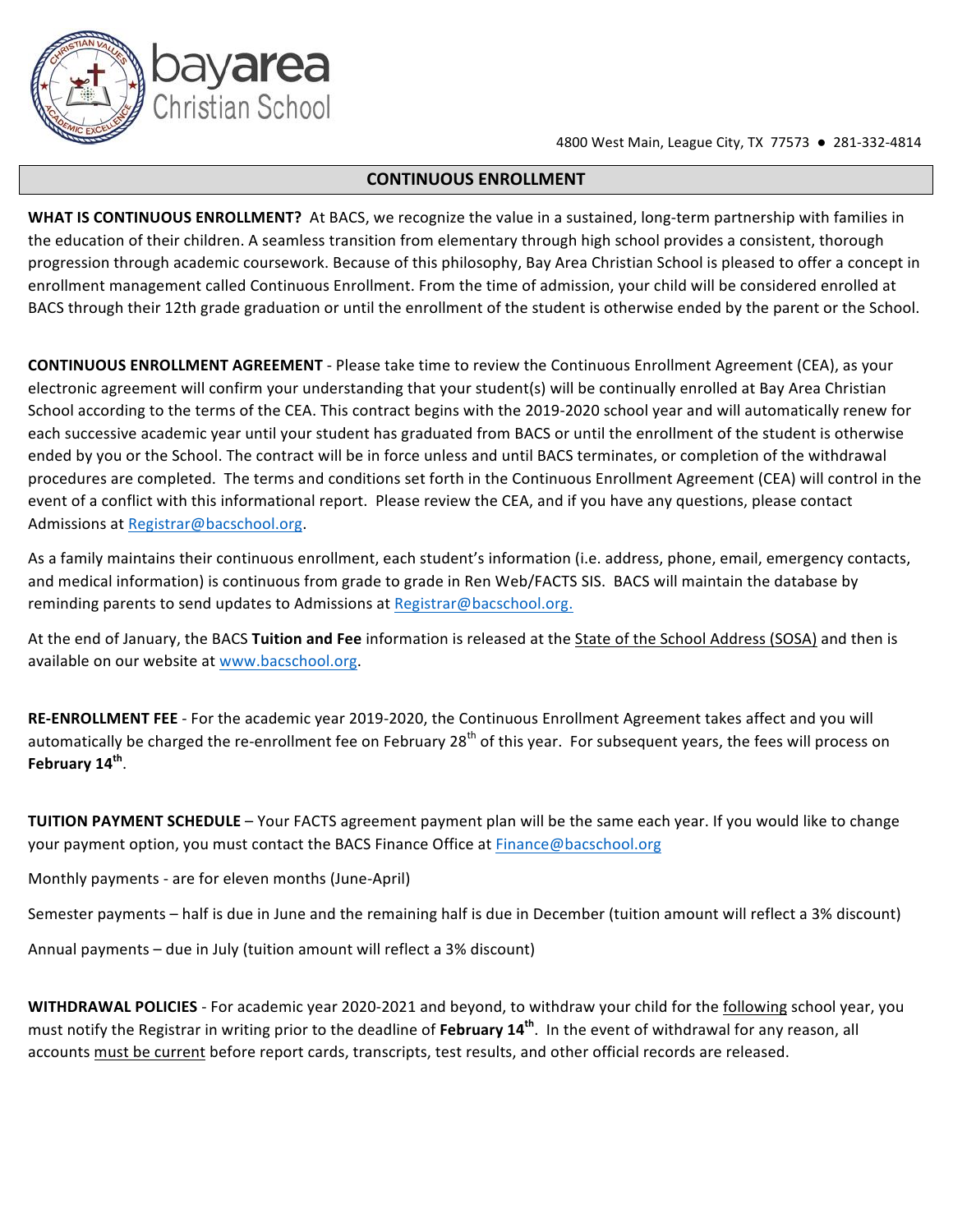

## **BACS Continuous Enrollment FAQ**

**Overarching Objective:** Continuous Enrollment is being implemented to promote efficiency and peace of mind to the 90+% of families who re-enroll each year. It does not prohibit anyone from withdrawing at any time. The withdrawal process is still the same. This is simply an easier and more efficient process for our families.

Below are responses to frequently asked questions regarding Continuous Enrollment (CE). The terms and conditions set forth in the Continuous Enrollment Agreement (CEA) will control in the event of a conflict with this informational report. Please review the CEA, and if you have any questions, please contact Admissions at Registrar@bacschool.org.

## **What is Continuous Enrollment?**

Generally, Continuous Enrollment simply means that once you "Agree" to the Continuous Enrollment Agreement (CEA), you are enrolling from the date of submission until your child graduates or until the enrollment of the student is otherwise ended by you or the School.

## **Why does enrollment matter and why do we go through this every year?**

BACS Administration engages in significant planning and hiring to ensure that we are prepared to fulfill our mission every year. Without a predictable account of enrollment and re-enrollment, it is very difficult to make firm plans for staffing, programs, materials, curriculum, and facility usage. We take the stewardship of tuition dollars entrusted to us every year very seriously, and enrollment is an influential variable which must be considered.

## I have no plans to change schools for my child, and almost everyone comes back year after year. Can I just keep them at BACS until I notify the school otherwise?

Yes! With Continuous Enrollment, rather than an "opt-in" annual re-enrollment process, BACS's annual re-enrollment will be an "opt-out" process. In other words, if your child or student will return after signing your continuous enrollment agreement, the continuous enrollment arrangement will apply year-after-year until your child graduates or until the enrollment of your child is ended by you or the School.

#### **What do I get out of this?**

Through the continuous enrollment, BACS seeks to promote efficiency in the re-enrollment process and to better ensure predictability in placement. There may be some annual forms and paperwork, but the continuous enrollment process is designed to eliminate most of the paperwork. With increasing enrollment, we are typically at or near waitlists in many grades. Those who opt into continuous enrollment increase the likelihood of not being placed on a wait list because they will avoid the possibility of missing the re-enrollment deadline.

#### **Will I see changes to the re-enrollment process now?**

Yes, there are no re-enrollment packets to fill out! BACS will provide a Continuous Enrollment Agreement (CEA) via email for current parents/guardians to review and accept for each returning student.

#### After this year, what will the process look like?

Families will receive an email communication each year reminding them that if they are leaving BACS for any reason they must notify the Registrar@bacschool.org by the **fourteenth of February** to release them from their Continuous Enrollment Agreement.